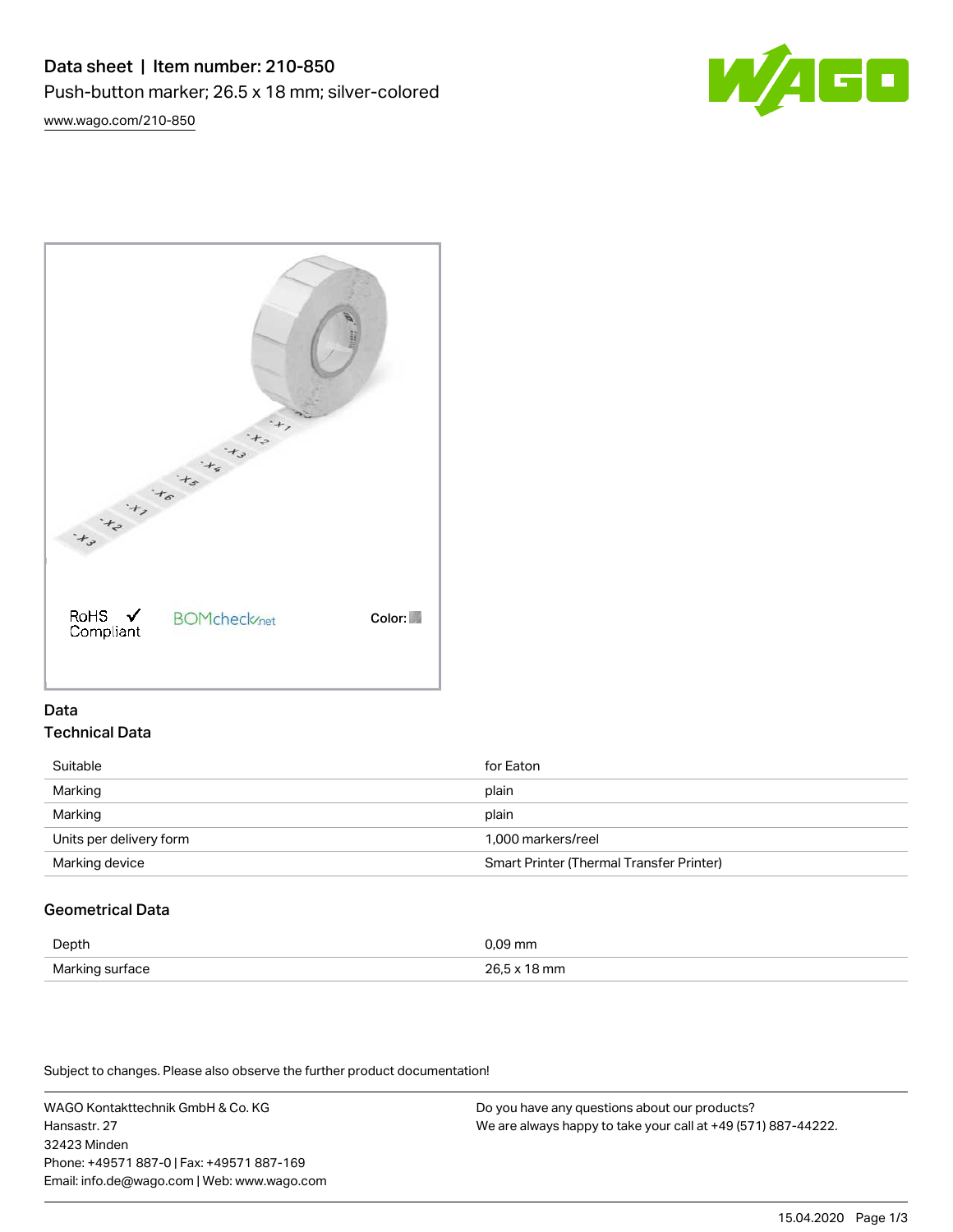

### Mechanical data

| Mounting type    | Using an adhesive                                    |
|------------------|------------------------------------------------------|
| Smear resistance | smudge-proof in conjunction with 258-5005 Ink Ribbon |

#### Material Data

| Color                                                  | silver-colored   |
|--------------------------------------------------------|------------------|
| Material                                               | Polyester        |
| Halogen-free                                           | Yes              |
| Weight<br>the control of the control of the control of | 188 <sub>g</sub> |

### Environmental Requirements

| Surrounding air (storage) temperature   | 22 °C       |
|-----------------------------------------|-------------|
| Surrounding air (operating) temperature | -30  130 °C |
| Relative humidity                       | 40  50 %    |

## Commercial data

| Product Group      | 2 (Terminal Block Accessories) |  |
|--------------------|--------------------------------|--|
| Packaging type     | <b>BOX</b>                     |  |
| Country of origin  | DE                             |  |
| <b>GTIN</b>        | 4050821674900                  |  |
| Customs Tariff No. | 39269097900                    |  |

#### Counterpart

| Item no.210-851   |  |
|-------------------|--|
| Cover; For push-I |  |

Cover; For push-button label (210-850) mounting; halogen-free; transparent [www.wago.com/210-851](http://www.wago.com/210-851)

# Compatible products

#### Marking accessories

| ltem no.: 258-5000                                                                     |                       |
|----------------------------------------------------------------------------------------|-----------------------|
| Thermal transfer printer; Smart Printer; for complete control cabinet marking; 300 dpi | www.wago.com/258-5000 |

Subject to changes. Please also observe the further product documentation!

WAGO Kontakttechnik GmbH & Co. KG Hansastr. 27 32423 Minden Phone: +49571 887-0 | Fax: +49571 887-169 Email: info.de@wago.com | Web: www.wago.com

Do you have any questions about our products? We are always happy to take your call at +49 (571) 887-44222.